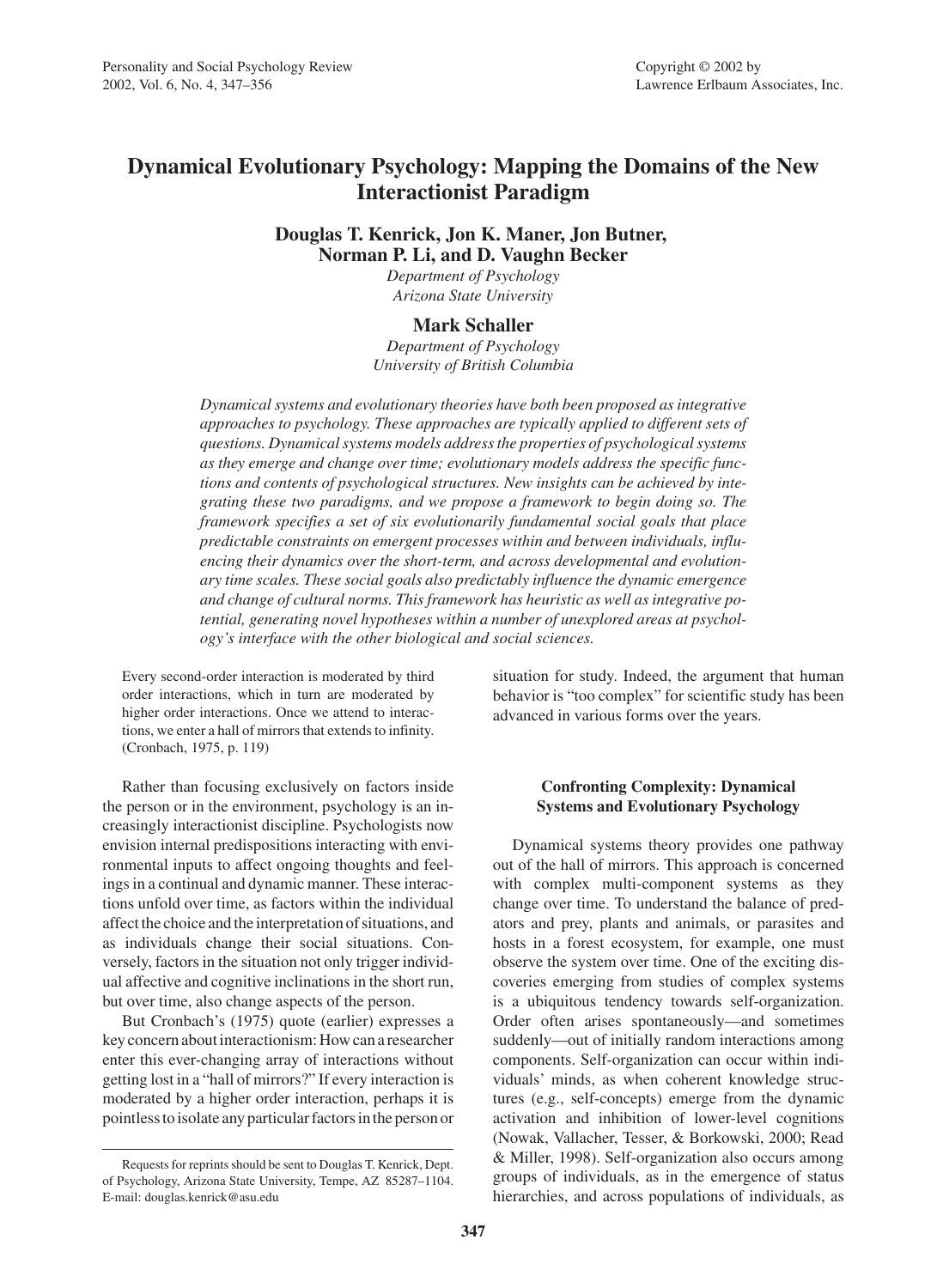when clusters of shared beliefs and other cultural norms emerge from communication and influence among those individuals (Latané, 1996).

The logic of the dynamic perspective is intrinsically connected with the logic of evolutionary psychology (Kenrick, Li, & Butner, in press). Both approaches are, for example, concerned with changes emerging over time in interconnected multi-component systems. Indeed, evolution by natural selection may be the paramount example of the power of self-organization. However, the two approaches have typically been applied to rather different questions. Dynamical systems models address questions about patterns of order and change within psychological and social systems (e.g., How do coherent self-concepts or social norms emerge out of initially disorganized components?) Dynamical models share with traditional cognitive psychology an emphasis on process, with less focus on content. Thus, they are rarely able to predict why self-concepts or social norms emerge with the one specific set of features rather than others. An evolutionary approach, on the other hand, is directly concerned with questions about specific content. By specifying particular adaptive problems bearing on the survival and reproduction of ancestral organisms, evolutionary models yield hypotheses specifying that certain cognitive and behavioral patterns are more likely than others to be widespread within human populations.

The mutual implications of dynamical and evolutionary approaches to cognition and behavior have yet to be conceptually or empirically explored within the behavioral sciences. In this article, we map out a general integrative framework that may be useful in identifying questions and generating novel hypotheses about the dynamic structures that emerge within human minds, in social interaction, and across human populations.

We begin by considering one key insight from evolutionary psychology: The adaptive problems faced by ancestral humans have given rise to a corresponding set of fundamental psychological goals that guide contemporary human cognition and behavior within specific domains of social life. These adaptive goals have consequences for social dynamics at several levels: affecting short-term patterns, changes in cognitive structures across individuals' lives, and evolutionary changes in the cognitive and behavioral features of populations. Finally, we discuss how these processes that operate on individuals can also have predictable consequences on the emergent properties of the shared beliefs and social norms that define human cultures.

#### **The Domains and Goals of Social Life**

Other people present us with multitudinous informational inputs. Some are tall, some short; some are

female, some male; some are relatives, others friends, and still others strangers. The need to make quick, efficient, and functional decisions makes it impossible to attend equally to every piece of information. From an evolutionary perspective, cognitive processes involve adaptive selectivity: We attend to the information most relevant to important domain-specific goals. And our responses to that information are informed by heuristic decision-rules that, in ancestral environments, would have been functionally adaptive (i.e., facilitated reproductive success).

Evolutionary reasoning—bolstered by neurophysiological evidence (Panksepp, 1982)—suggests a finite set of fundamental human goals, each linked to an adaptive problem posed by the environments in which ancestral humans lived. What are the pre-eminent domains of adaptive problems confronting humans living in social groups? Based on several reviews of literature related to this question (Bugental, 2000; Buss, 1999; Fiske, 1992; Kenrick et al., in press), we identify six key domains of social life associated with corresponding fundamental goals. The satisfaction of each goal serves the ultimate function of passing on one's genes to future generations, and does so by facilitating one or more of the following outcomes: increasing one's own reproductive life-span; maximizing the number of productive mating opportunities; or ensuring that one's offspring reach reproductive age themselves. The goals are:

(1) *Self-protection*. A necessary precondition to successful reproduction is to stay alive and healthy. This requires psychological mechanisms that motivate vigilant avoidance of individuals who pose threats to one's health. The self-protective goal is associated with emotions that motivate avoidant behaviors (e.g., fear, disgust), and promote selective attention to threat-relevant features of others (e.g., large outgroup males).

(2) *Coalition formation*. Health and reproductive fitness is promoted not only by the avoidance of threats, but also by building coalitional bonds to promote cooperation and mutual assistance in times of need. This coalitional goal may be linked to emotions (such as empathy) that motivate pro-social behavior and may promote selective attention to information (such as similarity or past evidence of reciprocity) indicating which other people are good bets for the expenditure of assistance.

(3) *Status-seeking*. For both sexes, there are adaptive advantages to gaining and maintaining social status, including greater access to material resources and extended social alliances. Because females use male status as a cue for mate selection, males are more likely to be concerned with possible loss of status. This goal is likely to promote selective attention to size, sex, and other indicators of relative social status (some of which may be learned and culture-specific).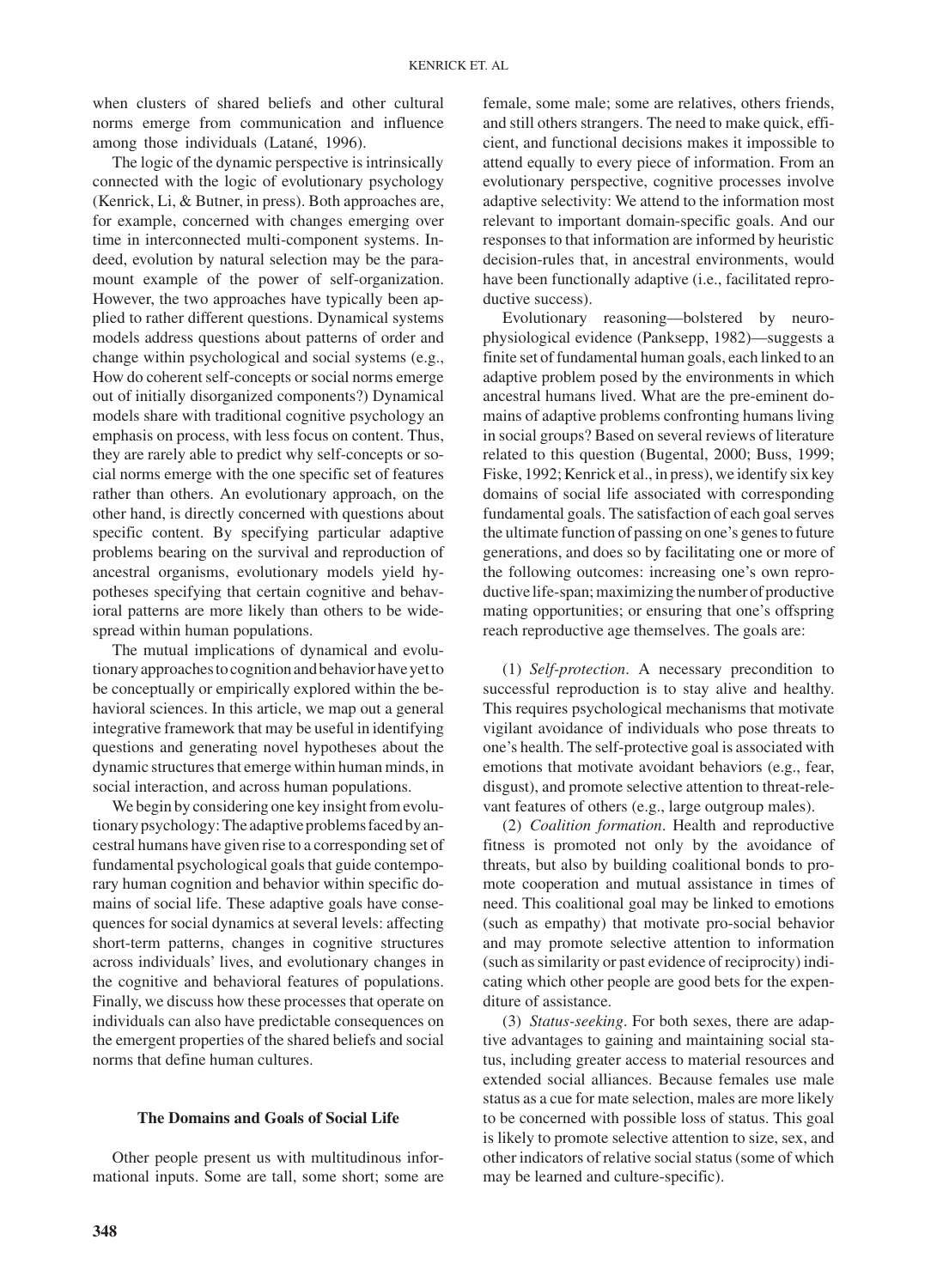(4) *Mate choice*. Access to viable mates is essential to reproductive success; so individuals are likely to selectively attend to features connoting reproductive viability. Because of inherent differences in amount and type of parental investment, males and females are likely to attend to somewhat distinct sets of features in the other sex. For instance, women may attend more to indicators of status and overall genetic fitness, and men to age and other indicators of fertility.

(5) *Relationship maintenance*. Because human infants are helpless and slow to develop, their survival is enhanced by the presence and support of both parents. Thus, long-term cooperative mating relationships would have been adaptive. This goal may direct attention to information relevant to decisions about relationship maintenance, including attractiveness of same-sex interlopers on the social horizon and the ratio of females to males in the local mating pool.

(6) *Offspring Care*. Because parental care is critical to offspring survival, it is an essential goal itself. The need for parental care is not constant across time or context; so individuals are likely to selectively attend to information that inform decisions about the devotion of resources to specific offspring. These include the presence of other offspring, age of offspring, care provided by other kin, and immediate dangers to offspring.

Each of these goals is also associated with a specific social geometry that constrains the nature of interpersonal interactions. Self-protective goals lead to the emergence of mutually exclusive social categories that cleave the world according to distinctions between individuals who are in our group and those who are not. Cooperation goals lead to the emergence of overlapping circles of friends and relatives. Status-seeking goals demand the emergence of hierarchical arrangements. Mating relationship goals demand interactions at the dyadic level; and so on (see Figure 1; for elaboration, see Kenrick et al., in press).

Thus, the geometries of social life, which govern interaction and social influence—and so are fundamental to the dynamic emergence of cultural norms and other aspects of socially-shared cognition (Latané & L'Herrou, 1996)—are themselves constrained by the psychological products of human evolutionary history. This hints at just one of the useful implications that can arise when considering the implications of evolutionary psychology on the predictions generated by dynamical systems models. Some of these implications are explored more fully by Kenrick et al. (in press). Here, we turn our attention to a broader set of implications that appear when considering the influence of evolutionarily based goals on the dynamic emergence of social phenomena.



#### **Coalition Formation**



Status



**Self-Protection** 



ç

**Relationship Maintenance** 



**Figure 1. Different decision rules for each social problem domain lead to the emergence of different social geometries (based on Kenrick, Li, & Butner, in press).**

# **An Organizing Framework For Dynamical Evolutionary Psychological Questions**

Table 1 presents a conceptual framework for organizing the questions that can be addressed by an evolutionarily informed dynamical social psychology.

One dimension of the table refers to the timeframe of the dynamic process. Some dynamic processes occur over short time spans—as patterns emerge within moment-to-moment and hour-to-hour thoughts, feelings, and social behaviors. Dynamic processes also continue to unfold over the course of individuals' lives, and so guide development and change in personality, social cognition, and social interactions throughout the lifespan. Finally, dynamic processes operate on populations over a much longer, evolutionary timeframe, and so have influenced the nature and organization of cognitive and behavioral mechanisms common across human populations.

Dynamic evolutionary questions can be divided further into those dealing specifically with interactions among components inside the organism (e.g., the dynamic relations between attention, thought, and competing functional motivations), and those that involve interactions between organisms (e.g., the emergence of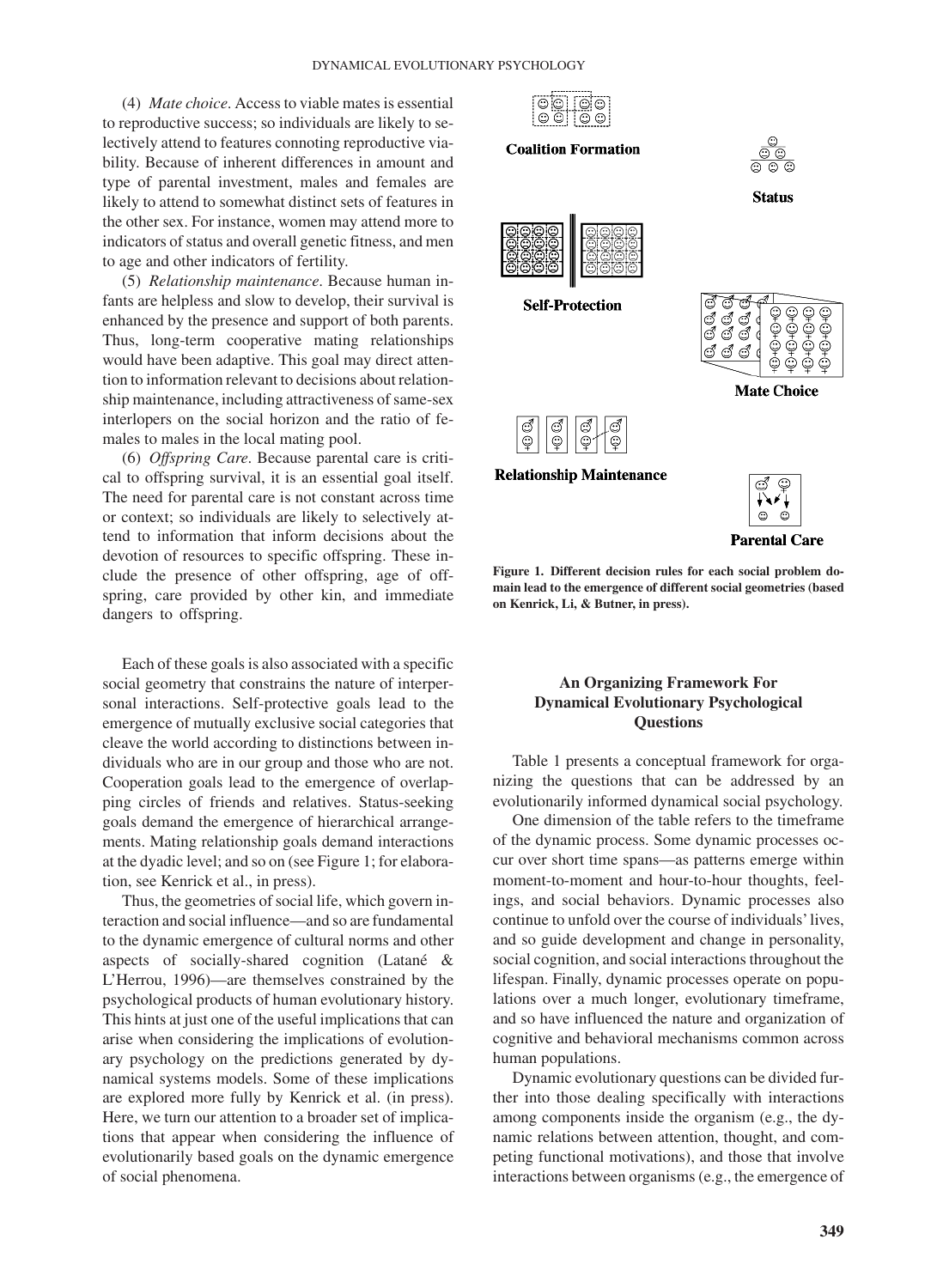| <b>Units</b>   | <b>Time Frame</b>                                                                                                                                                                                         |                                                                                                                                                                                 |                                                                                                                                                                                      |
|----------------|-----------------------------------------------------------------------------------------------------------------------------------------------------------------------------------------------------------|---------------------------------------------------------------------------------------------------------------------------------------------------------------------------------|--------------------------------------------------------------------------------------------------------------------------------------------------------------------------------------|
|                | Short-term                                                                                                                                                                                                | Developmental                                                                                                                                                                   | Evolutionary                                                                                                                                                                         |
| Within Person  | How do coherent psychological<br>structures emerge from the dynamic<br>interaction of affective and cognitive<br>processes?                                                                               | How does the internal organization of<br>an individual's cognitions, traits, and<br>other characteristics change over the<br>lifespan?                                          | How do constellations or syndromes of<br>traits co-evolve over generations?<br><b>Example:</b> Inherent pattern linking<br>female reproductive physiology,                           |
|                | <b>Example:</b> Activating self-protection vs.<br>mating motive re-organizes attentional<br>and perceptual processes.                                                                                     | <b>Example:</b> Relationship between<br>aggressive behavior and testosterone<br>levels changes at puberty.                                                                      | parenting behavior, and attitudes about<br>casual sex.                                                                                                                               |
| Between People | How do the interactions between<br>individuals in interconnected networks<br>self-organize into group level patterns?<br><b>Example:</b> Mutual cooperation or<br>conflict in a social dilemma situation. | How do social groups organize and<br>re-organize themselves over the<br>life-spans of the individuals involved?<br><b>Example:</b> Dynamics between sexes<br>change at puberty. | How does the local population of types<br>mutually constrain one another?<br><b>Example:</b> Physical and behavioral<br>characteristics of males co-evolve with<br>those of females. |

**Table 1.** *A Framework for Organizing Questions Arising From a Dynamical Evolutionary Psychology.*

group norms). This distinction comprises the second dimension of this conceptual framework, yielding a scheme in which research questions can be classified into one of six conceptual categories.

Of course, moment-to-moment interactions are necessary parts of the never-ending dynamic story of human developmental change, and of evolutionary change across time. And, in social species, there is an intrinsic connection between intra-individual dynamics and the dynamic interactions between individuals. Hence, the processes identified within each category are necessarily related to processes identified within other categories as well. The general framework is nevertheless useful for framing a set of questions, and suggesting a set of novel hypotheses, about the psychological structures that emerge dynamically within different domains of social life.

# **Short-term Interactions of Components Within The Person**

In any given moment, the brain processes millions of neural inputs regarding temperature, light, smell, bodily position, respiration, and so on. Conscious experience represents a patterned organization of sensation, attention, perception, categorization, memory, affect, and plans for behavioral action. There have been a number of dynamical analyses of psychological phenomena at the individual level. For example, Nowak et al. (2000) examined how self-organization of beliefs, attitudes, and memories gives rise to coordinated change, differentiation, and global coherence in one's self-concept. From an evolutionary dynamic perspective, one might ask: In what ways are self-concepts and other emergent knowledge structures constrained? Are some types of information more likely than others to define these structures?

An evolutionary perspective inclines one to ask how the various components of the individual are differentially organized to meet different adaptive goals. Dy-

namically constructed knowledge structures pertaining to the social world may be drawn to a limited number of *attractor states* that correspond to fundamental adaptive goals. For instance, stereotypic impressions of groups often coalesce around traits connoting either friendliness or competence (Fiske, Cuddy, Glick, & Xu, in press)—dimensions relevant to self-protection, coalition-building, and status-seeking goals. Personality traits are also perceptually organized in ways that correspond to specific goals linked to the adaptive problems identified earlier (e.g., Read, Jones, & Miller, 1990; Roberts & Robins, 2000). The same constraints on content may apply to the self-concept. The traits likely to define self-concepts most strongly those most accessible and subjectively important—are likely to be those corresponding to evolutionarily fundamental goals.

The defining contents of knowledge structures are, of course, in constant flux. Evidence bearing on the dynamic activation-and-inhibition processes of human cognition suggests a sort of winner-take-all state of psychological affairs, in which only one executive system predominates at a given time (Martindale, 1991). This implies that the activation of one adaptive motivational system inhibits others, with important consequences for the specific knowledge structure activated at any given time. For example, a perceived physical threat will activate a self-protective goal, leading threat-relevant features of self and other (e.g., familiarity, physical strength) to become especially salient, while features pertaining to potential mating opportunities fade into the background. On the other hand, if a mating goal is activated, mating-relevant features of self and other (e.g., physical attractiveness) become salient, while self-protection related information diminishes in import.

An evolutionary perspective implies that some domain-specific goals will take priority over others. For example, one failure of self-protection has greater functional consequences than one failure in mate-seek-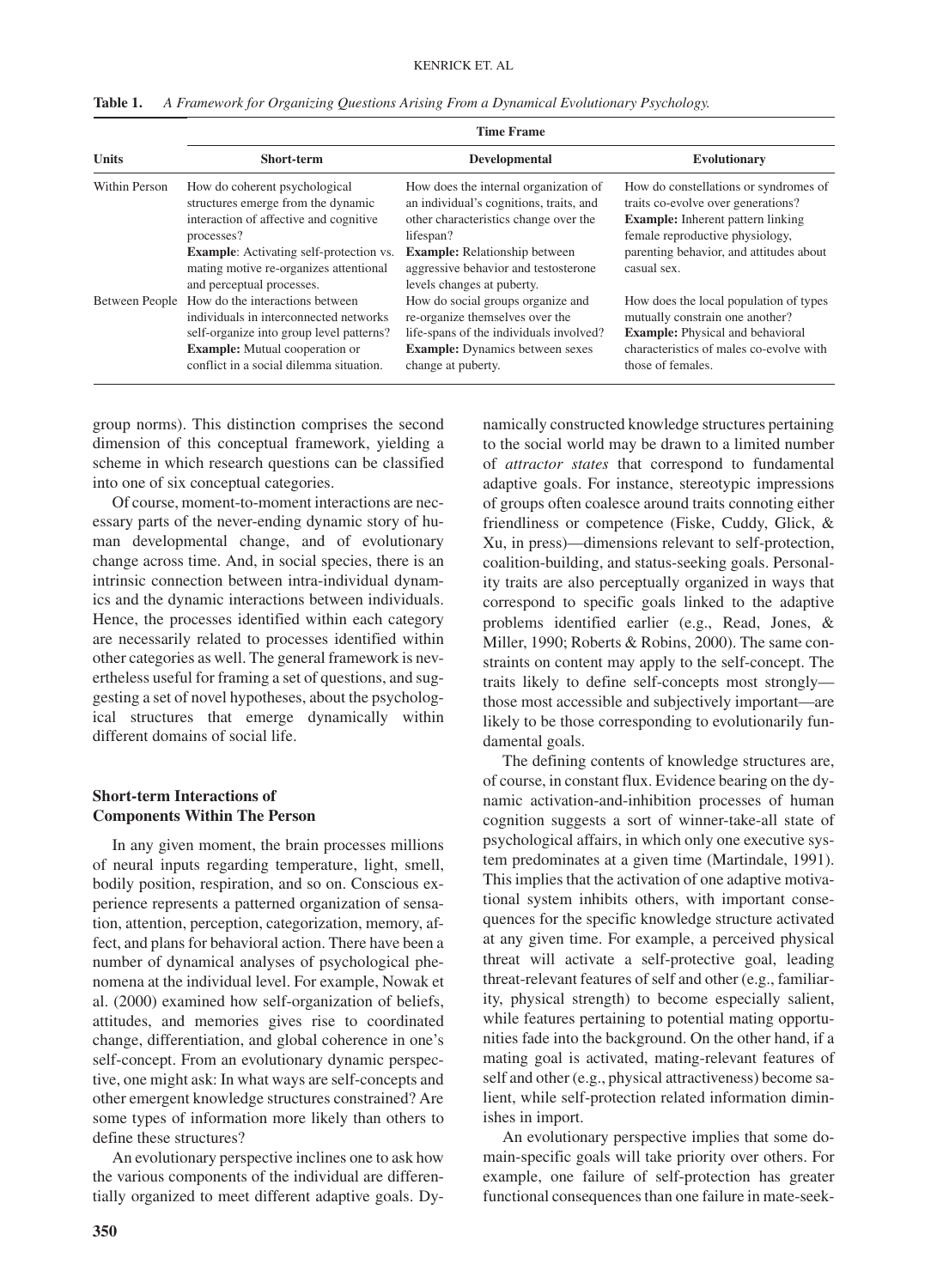ing (a woman who foregoes a mating opportunity to save herself from bodily harm will live to see other mating opportunities, but the reverse may not be true). These examples illustrate how intra-person dynamics are intrinsically linked to inter-personal dynamics.

### **Short-term Interactions Between Individuals**

Individual decisions have implications for social behaviors, which in turn lead to dynamic processes at the inter-personal level (Latané, 1996; Nowak, Szamrej, & Latané, 1990). These interpersonal interactions are likewise constrained by evolutionarily based goals.

These goals are not insensitive to the environment. From an evolutionary perspective, they can be conceived of as decision rules, or if-then statements, responsive to inputs from other individuals with whom one interacts (Cosmides & Tooby, 1992; Kenrick et al., in press). We conducted a series of spatial simulations to examine implications of individual adaptive decision rules at the dynamic level (Kenrick et al., in press). One series explored how individual differences in decision rules for cooperation versus competition affected community level outcomes. A few individuals with unusual decision rules (such as a very low threshold for aggression) could change outcomes for whole communities, depending on the initial random distribution of neighbors (see Figure 2).

A second series of simulations explored the mutual impact of mating decision rules, using a two-layer geometry similar to that for mate choice depicted in Figure 1. A given female's decision rule for sexually restricted or unrestricted behavior was keyed to the behaviors of males in her immediate vicinity. Conversely, males' decision rules were keyed to the behaviors of contiguous females. Consistent with empirical data and theory, females' decision rules were assumed to lean somewhat toward a restricted mating strategy, preferring this option unless an overwhelming majority of local males were unrestricted. Males, on the other hand, were assumed to lean slightly toward an unrestricted strategy, but to behave in a restricted manner if a majority of local females did so. The mutual feedback between men and women—coupled with the different decision rules employed by each sex—had nonlinear consequences on the actual mating decisions made by the individuals within this simulated community. Using normal decision rules, both men and women converged into communities that were predominantly restricted; whereas relatively small changes in the rules adopted by either sex had rather larger consequences at the community level. For example, if females use typically "male" rather than "female" decision rules, the same initial communities tend to converge into clusters of individuals acting mostly in an unrestricted manner.

These simulations help clarify the difference between underlying traits and overt behavioral manifestations. In the simulations, males' behavior varied depending on females' decision-rules, even though the males' underlying dispositions did not change. Such simulations demonstrate how different local ecologies may induce individuals with a given trait to act very differently, even though their underlying traits do not vary. For a real world parallel, homosexual and heterosexual males are, in most ways, very similar in mating preferences, but homosexual males are strikingly more unrestricted than heterosexuals (Bell & Weinberg, 1978; Kenrick, Keefe, Bryan, Barr, & Brown, 1995). This dif-



**Figure 2. The neighborhood at the left depicts individuals acting either aggressively (dark) or peacefully (white). If all individuals attempt to match the majority of their neighbors, this neighborhood will self-organize into a totally peaceful neighborhood (as shown at the right top). If some individuals have very low thresholds for aggression (as marked), this can change outcomes for the whole neighborhood, depending on their location and random variations in their neighbors'behaviors (based on Kenrick, Li, & Butner, 2001). In these examples, the marked individuals will act aggressively if any of their neighbors were hostile on the previous round of interaction. In B, one aggressive individual radically changes the outcome for the whole community. In C, a single low threshold individual has no impact on the eventual outcome, but in combination with the other low-threshold individuals, this individual completely reverses the outcome for the neighborhood as a whole (the contingency involving this individual's impact demonstrates the critical importance of initial conditions in complex systems).**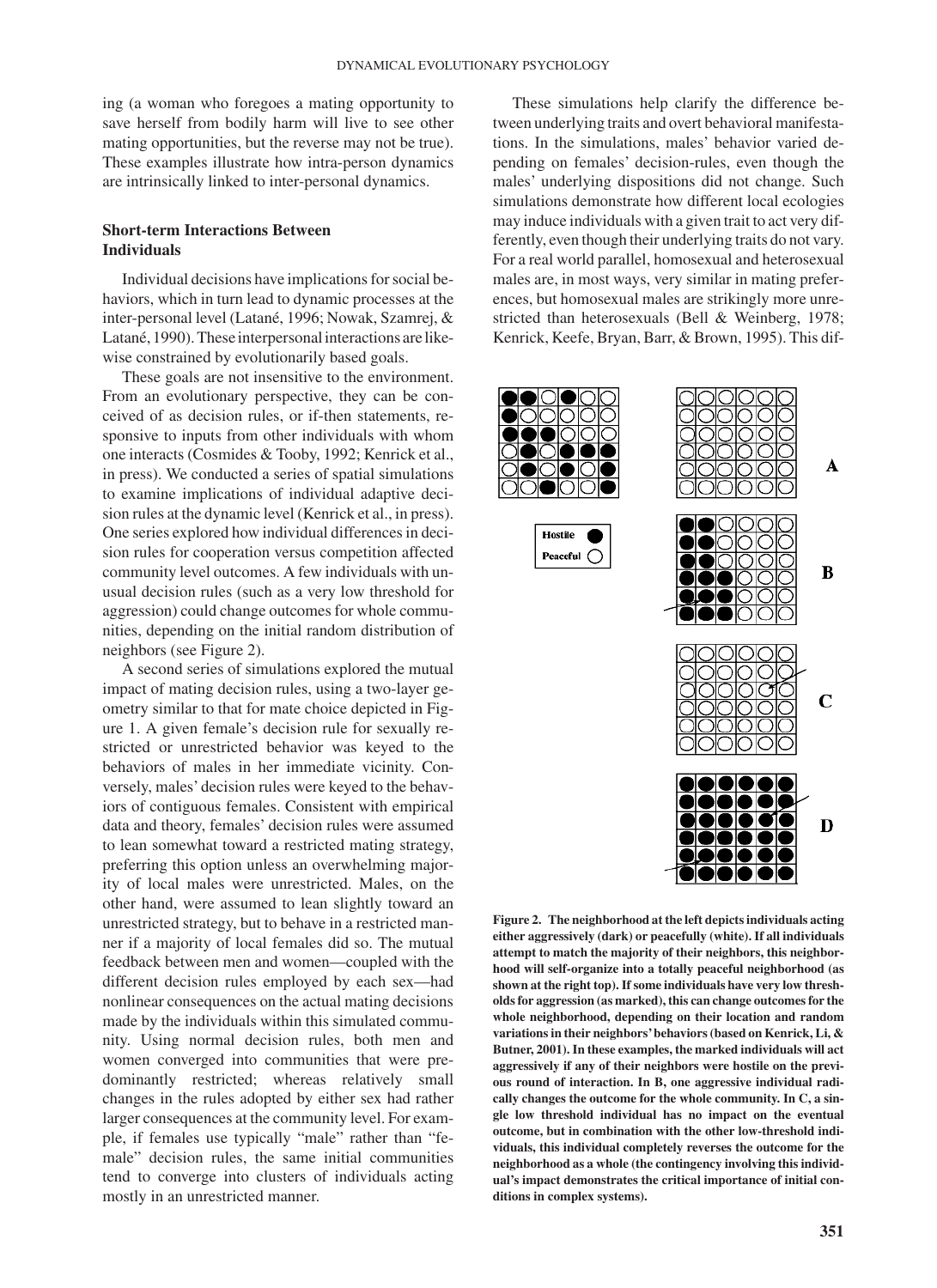ference may reflect the dynamic implications of slightly different local ecologies, rather than an underlying difference in decision-rules for restricted behavior. If heterosexual males' intended partners used the same decision-rules as they do, predominantly unrestricted communities would likely be much more frequent.

Similar discontinuities between individual predispositions and overt behaviors are likely in other fundamental domains of social life. The discovery of these non-obvious outcomes demands attention to the dynamic interactions between individuals, and to the specific social geometries that govern their interactions within the different domains.

Specific hypotheses might be deduced and tested in a variety of ways. Empirical data from individuals can provide necessary information about the decision criteria for different sorts of interactions within different types of social geometries. This information about individual decision rules can be used to set the parameters of simulations designed to model dynamic implications over time. These models may reveal further non-obvious consequences resulting from the dynamic interplay of decision rules. Those results can then be tested empirically against sociometric data and results of new experiments.

## **Within-Person Dynamics Over The Life Course**

Patterns of individual cognition, affect, and behavior can change over the life course. Some of these changes may be relatively sudden—the sort of dramatic discontinuity that suggests nonlinear dynamic interactions within the individual. Evolutionary biologists sometimes view developmental processes through the lens of a *life history*—a genetically organized plan for allocating energy to survival, growth, and reproduction (Kenrick&Keefe,1992).Humanlifehistoriesarepunctuated by several substantial discontinuities. Life begins with a lengthy period of somatic effort, which ends in dramatic physiological, cognitive, and affective changes at puberty. Then, a large increase in production of reproductive hormones is accompanied by increases in attention to the opposite sex, concern with social comparison within sex, increased probabilities of risk-taking behaviors, and so on. For females, there is another disjunctive change at menopause, when changes in hormone production accompany dramatic physical, cognitive, and affective changes.

Individuals sometimes undergo other sudden psychological changes—in attitudes and values—in concert with changes in the social environment (e.g., disrupted mating relationship; entry into a new circle of friends). These sudden changes may be most likely to occur on attitudes and values most important to individuals' self-concepts (Latané & Nowak, 1994). A dynamical approach to development suggests that indi-

**352**

viduals are drawn toward different psychological attractor states at different points in the lifespan; and the logic of evolutionary theory further suggests that these states are likely to correspond to the fundamental functional goals of social life.

Studies of other species reveal the possibility of alternative strategies for solving the same adaptive problem at significant stages in an organism's life history. For example, some male salmon develop to full size and battle with one another for reproductive access to females; others develop very large testes within much smaller bodies, hide in the gravel near nesting pairs, and dart in to release their own sperm when the female releases her eggs (Gould & Gould, 1989). The dynamics of human development may lead to parallel alternative tracks through the evolutionarily meaningful domains of human life. For instance, research on social dilemmas suggests that some individuals adopt a chronically cooperative strategy, whereas others adopt a habitually competitive style (VanLange, DeBruin, Otten, & Joireman, 1997). Similarly, there are chronic individual differences in the probability of adopting a restricted or unrestricted mating strategy (Gangestad & Simpson, 2000). The adoption of one strategy versus another may result from the nonlinear dynamical interplay of existing traits (physical features, temperament, etc.). Slight developmental changes in these underlying traits and cognitionsmaytipthebalancetowardoneofseveraldistinct, and self-maintaining, behavioral trajectories. These self-maintaining trajectories can be conceived, in dynamic terms, as developmental attractor states.

Pursuing this line of reasoning can generate novel research questions. How might personality and self-concept become dynamically re-organized as a consequence of changes in some single within-person component (e.g., change in sex drive)? How might these changes be constrained by the evolutionary goals most relevant to particular stages in human life histories (e.g., mate choice vs. offspring care)? How do changes in the internal organization of traits bearing on one social domain (such as status-seeking or mate-choice) connect dynamically to changes in traits relevant to other domains (such as self-protection or coalition formation)?

### **Between-Person Dynamics Over the Life Course**

Life-history strategies, with their associated internal organization of psychological components and external organization of morphology, are intrinsically connected to social dynamics. Consider the Nassau grouper. In this species, all young individuals are females who join harems controlled by a large territorial male. When the male dies, the largest female goes through a series of hormonal and morphological changes and becomes a male (Warner, 1984). Thus, the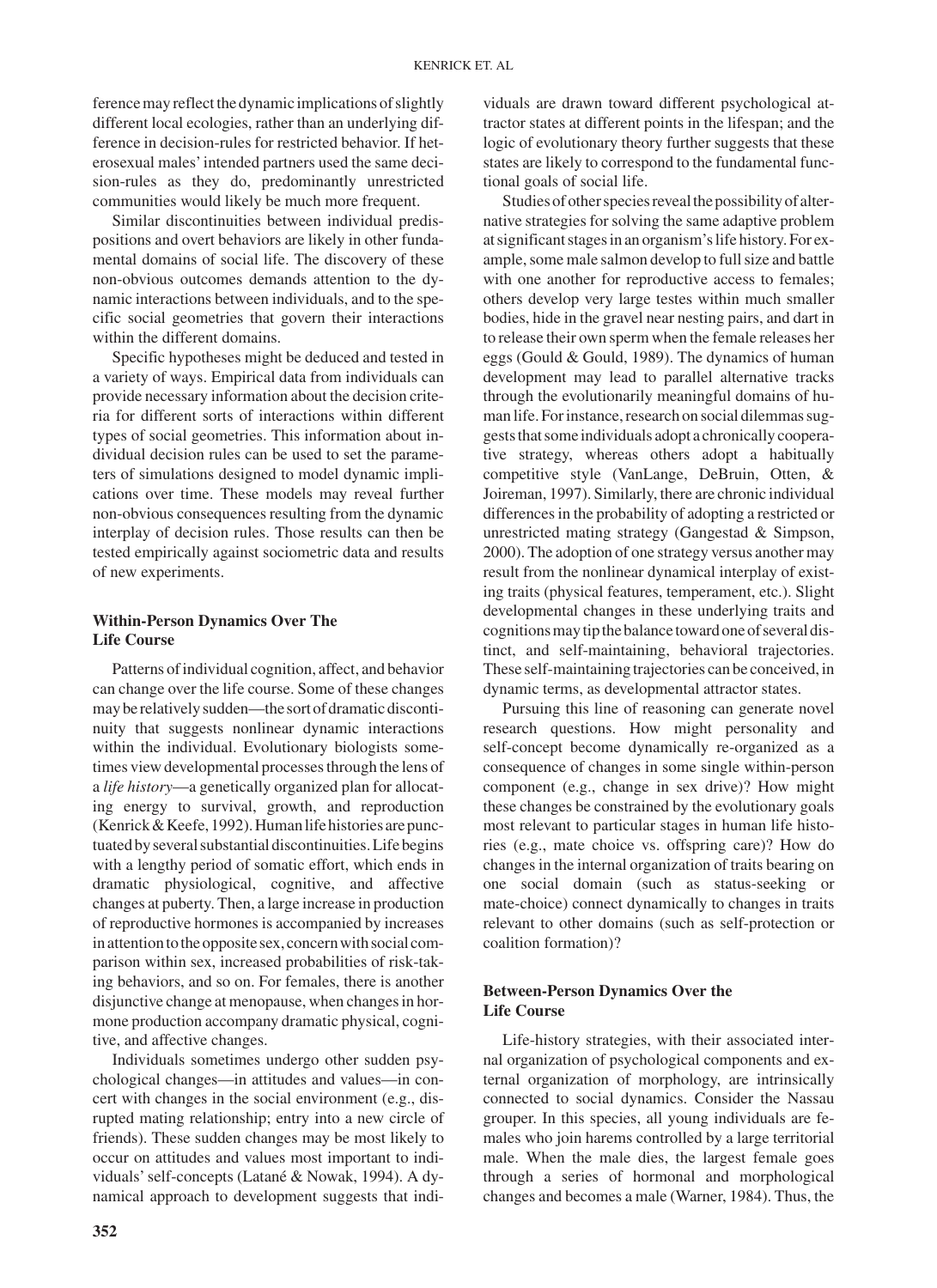self-organization of traits in this species is, in a dramatic way, influenced by events in the local social environment, and in turn exerts a reciprocal influence on other individuals in that environment. Similarly, interactions within the local social environment may influence the internal psychological make-up of individuals within that environment, and lead to developmental effects that have additional consequences for other people in the local social network. One example may be provided by research revealing effects of family dynamics on timing of pubertal maturation in girls (Ellis, McFadyen-Ketchum, Dodge, Pettit, & Bates, 1999).

Over the lifespan, there are likely to be unique dynamic consequences associated with the different sorts of interpersonal interactions that define the various domains of social life. Some of these consequences may reflect particular dynamic patterns of behavior relevant to the specific social geometries associated with each domain. Within coalition networks, cooperative cycles of behavior may become deeply entrained among some individuals, whereas others—those who are excluded from coalitions for whatever reason—may adopt different, less cooperative strategies to gain access to valued resources. These group dynamics, once in place, can resist the influence of single individuals and so can be remarkably difficult to change (Plous, 1985). There are different dynamic consequences associated with mating relationships. When individuals forgelong-term mating relationships, they essentially remove themselves from the pool of available mates. This can affect factors linked to the social geography of mate-choice (e.g., sex ratio), which have substantial influences on others'mating decisions (Guttentag & Secord, 1983). Even small changes in these parameters can have substantial effects. Hence, one individual's decision to enter or leave a mating relationship can have unanticipated consequencesonthebehaviorofmanyotherswithinthesocial environment (e.g., leading others to enter or exit mating relationships, in turn influencing the trajectory of still other peoples' life histories).

#### **Within-Person Dynamics over the Evolutionary Time Course**

Social and personality psychologists customarily consider the events that take place from moment to moment in individuals' lives, and are also accustomed to inquiry into the developmental changes that occur over the course of individuals' lives. Psychologists are less likely to inquire into the evolutionary changes that occur in biological populations over tens of thousands of years. Nevertheless, informed speculations about human evolutionary history can help generate novel insights about contemporary psychological processes. In this spirit, it is worth speculating about the effects that within-person dynamics might have had on the evolution of human populations, and the ways in which

those dynamics can be constrained by the existence of fundamental goals.

For a given organism attempting to make its way in the world, some suites of characteristics will mesh better than others. Genes (and their phenotypic expressions) are selected if they are compatible with the collection of other genes making up prototypical individuals in the local population. Consider the domain of parental care. Male and female mammals have evolved different sets of inter-linked characteristics. A female mammal's reproductive physiology, her approach to choosing a mate, and her parenting behavior all tie together. Females can carry fetuses and nurse them after birth; males can not. Associated with these behaviors are hormonal differences. Females produce oxytocin and progesterone, which influence not only physical capacities—such as milk production—but also parenting behaviors (Zeifman & Hazan, 1997). Males produce fewer of these hormones, but more testosterone, which is associated with another interlinked complex of bodily changes and behaviors, including enlarged upper body muscles, deeper voices, and greater inclinations toward aggressive competition (Mazur & Booth, 1998).

This example illustrates processes relevant to one particular fundamental domain of social life. Other such *co-evolutionary* processes are likely to have occurred within the other domains. In the status domain, for example, individual differences in testosterone levels and physical size are dynamically linked to dominant and aggressive behavioral inclinations in an evolutionarily adaptive way (Mazur & Booth, 1998). By inquiring into the processes unique to each domain, a richer understanding of human evolutionary history is likely to emerge, and along with it, a richer set of hypotheses about contemporary cognition and social behavior.

#### **Between-Person Dynamics over the Evolutionary Time Course**

Over generations, natural selection shapes organisms with sets of characteristics that promote survival within the dynamic context of other organisms they are likely to encounter. Thus, co-evolutionary processes often link the evolution of one class of organisms to the evolution of other classes of organisms. A simple example involving multiple species is the co-evolution of parasites and hosts. Similar co-evolutionary processes can occur within one species, as in the mutual constraints provided by female and male behavioral tendencies. Similarly, psychological mechanisms related to cheating and cheater-detection, or to aggression and fear may have evolved in dynamic tandem. The evolution of communication systems provides a clear example. For an emotional expression of anger to function as a warning, the communicator must have the capacity to transmit the appropriate cues, and the intended re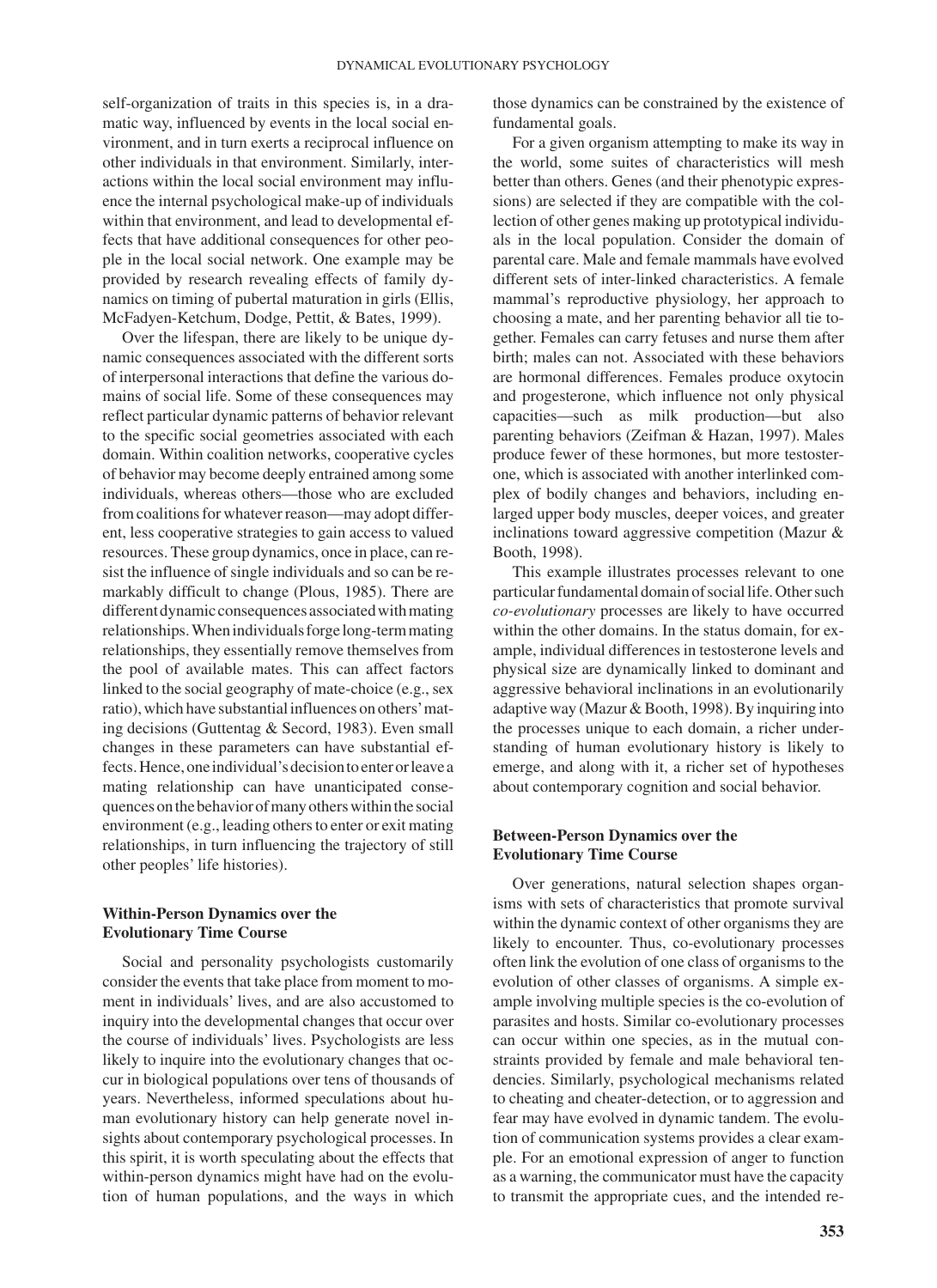cipient must have the capacity to receive and interpret those cues.

It will be useful to consider how human interpersonal behavior—driven by the desire to satisfy specific goals in specific domains—constrained the co-evolution of cognitive mechanisms and behavioral tendencies. To do so in a rigorous way demands that we place our inquiries into human social cognition within the larger tradition of inquiry into the evolutionary histories of other social species. For example, behavioral ecologists have explored questions about whether large brain size among primates is associated with living in large social groups, and whether sex differences in physical size are related to a species' mating arrangements (e.g., Dixson, 1999; Dunbar, 1993). Research on dynamics in the different domains of human social life can be made richer by this comparative perspective, and psychologists are in a unique position to raise new cross-disciplinary questions yet to be considered by researchers focused on other species.

### **Additional Implications: Evolutionary Influences on the Dynamic Emergence of Culture**

Thus far, we have discussed how adaptive goals conspire with dynamical processes to shape the patterns and structures of human social cognition and behavior. There are psychological implications at the sociological level—as evolved decision-rules are intrinsically linked to the patterns and structures of human culture. The very existence of culture—socially-shared belief systems and norms—depends crucially on the dynamic social influence processes precipitated by interpersonal communication across social landscapes (Harton & Bourgeois, in press; Latané, 1996). Processes of interpersonal communication—decisions about what to say and how to say it are influenced by a variety of motives and goals. Thus, the specific features and contents of emergent cultural norms are inevitably influenced by the same goals (Schaller & Conway, 1999, 2001). If the goals that most govern individuals' cognitions and decision-rules are those pertaining to essential adaptive problems, then those same goals are likely to affect the dynamical processes through which cultural norms emerge and change over time (c.f., Tooby & Cosmides, 1992).

On this theme, Krebs and Janicki (in press) describe the ways in which moral norms within cultures may have emerged as solutions to specific adaptive problems. This evolutionary analysis of moral norms is consistent with Haidt's (2001) analysis of moral reasoning, which suggests that judgments of morality may be based on evolved intuitive preferences rather than on rational analysis. These evolutionary analyses of moral norms could be enriched by a consideration of the dynamical

processes through which interacting individuals influence each other. Other theoretical analyses—abetted by computer simulations—have focused more explicitly on the ways in which emerging cultural norms depend on the interpersonal dynamics of social influence  $(Axelrod, 1986; Kenrick et al., in press)$ . Results of these simulations reveal that particular cultural norms emerge, while others do not, depending on a dynamic interplay of different individuals' decision rules—rules rootedinevolutionarilybasicconcernswithself-protection, coalition-formation, and mate-selection.

These promising conceptual analyses suggest that a dynamical evolutionary perspective may offer a rich source of answers to important questions about the origins, persistence, and change of human cultures. For instance: Why do some beliefs spread quickly and widely throughout a human population—and so become cultural norms—while others do not? An evolutionary perspective suggests that those beliefs most pertinent to fundamental adaptive problems are most likely to become normative, while those that are less pertinent may remain merely idiosyncratic. Empirical inquiry into the transmission of "urban legends" reveals results consistent with this evolutionary analysis. For example, legends arousing greater disgust (and so immediately relevant to protection against disease) are more likely to be communicated between individuals, and so ultimately are more likely to become part of a cultural mythology (Heath, Bell, & Sternberg, 2001).

Another promising lead is provided by research into the emergence of socially shared stereotypes. Examining dynamic processes through which individual goals and interpersonal communication shape shared stereotypic beliefs, Schaller and Conway (1999) found that these effects occurred more strongly on beliefs pertaining to aggression than on beliefs pertaining to intelligence. This asymmetry is consistent with a consideration of evolved function, as aggression is more critically related to the fundamental adaptive problems of self-protection arising in intergroup contexts. Another set of studies (Schaller, Conway, & Tanchuk, 2002) revealed that, in general, those traits most likely to be talked about in interpersonal contexts are also most likely to persist in the culturally-shared stereotypes of prominent ethnic groups. These results beg the question of why some traits are more communicable than others. One set of testable possibilities is provided by the evolutionary approach: Those traits that most clearly convey information related to essential adaptive problems and social goals (self-protection, coalition-formation, mate-selection, etc.) are most likely to comprise the contents of interpersonal communications, and so are most likely to define the emergent contents of socially-shared stereotypes that persist in a culture across time.

These are just a few examples of the ways in which evolutionary goals may influence the dynamics of in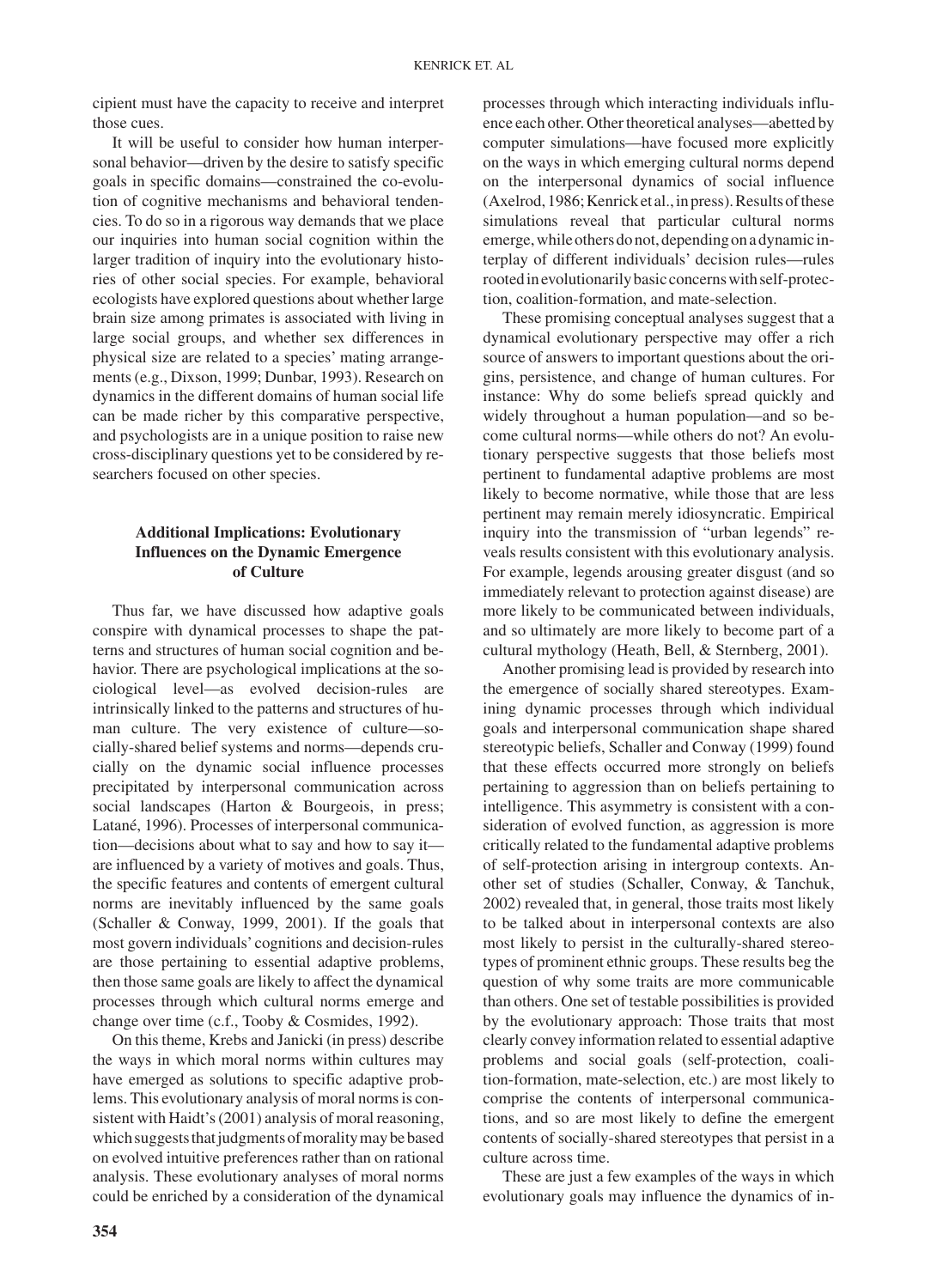terpersonal communication and, ultimately, the contents of cultural norms. By more fully exploring the ways in which evolutionary goals influence the interpersonal communication of the many beliefs and behaviors that define cultures, we may arrive at a more fully informed understanding of the evolutionary and psychological foundations of culture itself.

### **Conclusion: Out of the Hall of Mirrors and Into the Map Room**

Social processes involve a continual dynamic interaction between individual cognition and the social and physical environment. These interactions are, at first blush, as overwhelming and confusing as a hall of mirrorsistoayoungchildlostinanamusementpark.Todiscern pattern and organization within this bewildering complexity, a broad integrative perspective is essential.

Dynamical systems theory provides one tool to help us search for those patterns. Dynamical models have revealed the ubiquity of self-organization in nature, and uncovered analogous patterns in systems as widely ranging as genes, neurons, human neighborhoods, and economic markets. What an evolutionary analysis adds to the dynamic perspective is a focus on content. By focusing on adaptive content, we should be able to make more specific predictions about which self-organizing structures and patterns will emerge within human minds and across social landscapes. This focus on content can add useful predictive boundaries on the application of familiar dynamic models to psychological phenomena. The most interesting and important patterns that emerge from dynamic interactions within and between individuals are likely to be those emerging within the evolutionarily fundamental domains of social life. An integrated dynamical evolutionary psychology can offer an especially powerful set of conceptual insights. These insights can help us deduce the psychological and cultural implications of an intrinsically dynamic natural world where genes interact continually and bidirectionally with other genes, neurons interact with other neurons, cognitive mechanisms interact with affective mechanisms, predators interact with prey, and so on.

We have focused primarily on processes of self-organization and emergent coherence to illustrate this assertion, but the same assertion is likely to apply also to other prototypic phenomena associated with dynamical systems, such as *cusp catastrophes*. It is perhaps no mere coincidence that Tesser and Achee (1994) used the conflict between mating and social pressure to illustrate the relevance of the cusp model to social behavior, and that Zeeman (1976) used the conflict between anger and fear in a self-protection situation.

The map we have outlined here for an evolutionary dynamical psychology is both speculative and incom-

plete. In cartographic terms, it is an initial sketch of a possible coastline, with little detail of what lies within. There are hints here about where to find good inlets, but the largest expanse of potential discoveries lies ahead. What is exciting about this sketchy map is that it promises a theoretical continent that invites multi-disciplinary exploration. The realm of dynamical evolutionary psychology has the potential to encompass and unite all the local terrain already explored by psychologists, anthropologists, ethologists, and other behavioral researchers.

#### **References**

- Axelrod, R. (1986). An evolutionary approach to norms. *American Political Science Review, 80*, 1095–1111.
- Bell, A. P., & Weinberg, M. S. (1978). *Homosexualities: A study of diversity in men and women*. New York: Simon & Schuster.
- Bugental, D. B. (2000). Acquisition of the algorithms of social life: A domain-based approach. *Psychological Bulletin, 126*, 187–219.
- Buss, D. M. (1999). *Evolutionary psychology: The new science of the mind.* Boston: Allyn & Bacon.
- Cosmides, L., & Tooby, J. (1992). Cognitive adaptations for social exchange. In J. Barkow, L. Cosmides, & J. Tooby (Eds.), *The adapted mind* (pp. 163–228). New York: Oxford University Press.
- Cronbach, L. J. (1975). Beyond the two disciplines of scientific psychology. *American Psychologist, 30*, 116–127.
- Dixson, A. F. (1999). *Primate sexuality: Comparative studies of the prosimians, monkeys, apes, and human beings.* Oxford, England: Oxford University Press.
- Dunbar, R. (1993). Coevolution of neocortical size, group size, and language in humans. *Behavioral & Brain Sciences, 16,* 681–735.
- Ellis, B. J., McFadyen-Ketchen, S., Dodge, K. A., Pettit, G., & Bates, J. (1999). Quality of early family relationships and individual differences in the timing of pubertal maturation in girls: A longitudinal test of an evolutionary model. *Journal of Personality and Social Psychology, 77,* 387–401.
- Fiske, A. P. (1992). The four elementary forms of sociality: Framework for a unified theory of social relations. *Psychological Review, 99,* 689–723.
- Fiske, S. T., Cuddy, A. J. C., Glick, P., & Xu, J. (in press). A model of (often mixed) stereotype content: Competence and warmth respectively follow from perceived status and competition. *Journal of Personality and Social Psychology*.
- Gangestad, S. W., & Simpson, J. A. (2000) The evolution of human mating: Trade-offs and strategic pluralism. *Behavioral and Brain Sciences, 23*, 573–644.
- Gould, J. L., & Gould, C. L. (1989). *Sexual selection.* New York: Scientific American Library.
- Guttentag, M., & Secord, P. F. (1983). *Too many women? The sex ratio question.* Beverly Hills, CA: Sage.
- Haidt, J. (2001). The emotional dog and its rational tail: A social intuitionist approach to moral judgment. *Psychological Review, 108*, 814–834.
- Harton, H. C., & Bourgeois, M. J. (in press). Cultural elements emerge from dynamic social impact. In M. Schaller & C. S. Crandall (Eds.), *The psychological foundations of culture.* Mahwah NJ: Lawrence Erlbaum Associates, Inc.
- Heath, C., Bell, C., & Sternberg, E. (2001). Emotional selection in memes: The case of urban legends. *Journal of Personality and Social Psychology, 81*, 1028–1041.